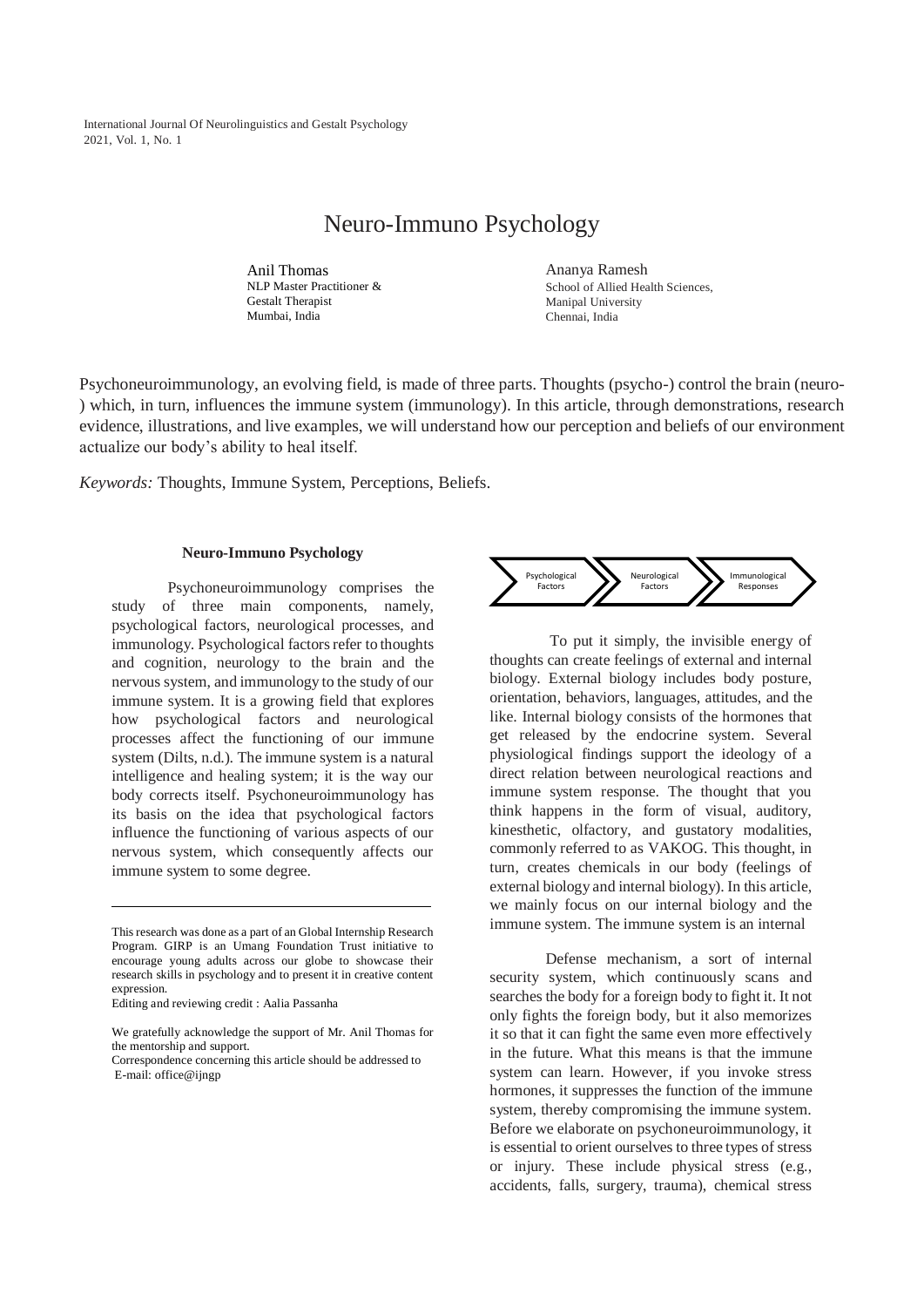(e.g., hangovers, blood sugar levels, hormones, foods), and emotional stress (e.g., family tragedies, job, finances, loss). All of these knock the body and brain out of balance.

#### **The Immune System**

People always believed that the immune system operated separately from other structures in the body. Supposedly, we consisted of body-mind and the immune system. Edward Blalock, in the early 1980s, made a breakthrough, challenging our existing idea of being composed of separate autonomous systems (Blalock, 1992). Lymphocytes (cells part of our immune system) produce interferons, which are peptides, and Blalock studied these interferons. His experiment involved putting lymphocytes in a petri dish and stimulating them to produce interferons. Interestingly, he discovered that the lymphocytes were making several other peptides, previously thought to be made only by endocrine glands (Blalock, 1992). This discovery implicated that each immune cell produced and received peptides: the molecules of information and emotion already found in the brain and other sites throughout the body. Many tried to discredit this information as it was so counter to the conventional model of the immune system. However, Pert and her co-workers straightaway began to explore this possibility, and eventually, there were many confirmations and expansions of Blalock's original work for it to be dismissed. Pert and her colleagues found that the immune system can send information to the brain via immunopeptides as well as receive information from the brain via neuropeptides (Pert, 1997). Their work confirmed Blalock's research by pointing undeniably to the presence of a chemical mechanism through which the immune system could communicate with the endocrine system and the nervous system, including the brain. Peptides, which regulate physiological functions, which are also associated with emotions, link a network which includes the immune system connecting with the rest of our body. This finding means that we can communicate with our immune system, as our immune system communicates with the rest of us.

## **Research Findings Backing Psychoneuroimmunology**

Since the early 1980s, the field of psychoneuroimmunology has produced many breakthroughs. This statement is especially true as regards our knowledge of the interaction between the brain and the immune system. For example, we consider it common knowledge that stress and emotions change blood chemistry, thereby affecting the immune system and its functioning. With that said, immune cells display a capacity to respond directly to the same chemicals with which our brain and nerve cells communicate.

#### **Stress**

Stress hormones, such as corticosteroids, inhibit the immune system. Sometimes this is helpful. For example, after transplantation of new organs or tissues, corticosteroids are used to suppress the immune system so that it does not identify the new organ as a foreign body and reject it. However, most times, it is harmful. When the immune system is suppressed, the nervous system has to work extra hard to get the body back to homeostasis, and this is how it gets compromised. As per research findings, the pathway between "mind" and "body" can be hypothesized as a fivestep process (Dilts, n.d.):

| മ<br>Perception<br>0 f a n<br>external<br>Situation of<br>stimulus | $\left( \frac{1}{2} \right)$<br>Autonomys<br>nexuous<br>system<br>Teachion | ⊡<br><b>Biochemical</b><br>and<br>physiological<br>reaction | 4'<br>mmune<br>System<br>reaction | G<br>HOOHh<br>consequences |
|--------------------------------------------------------------------|----------------------------------------------------------------------------|-------------------------------------------------------------|-----------------------------------|----------------------------|
| (ap. a stressful<br>event)                                         |                                                                            |                                                             |                                   |                            |

In one study, rats were given red-coloured, sweetly flavoured water (Ader & Cohen, 1981). Initially, the researchers gave the rats water contaminated with a substance that suppressed the rats' immune responses. The researchers measured the time it took the rats to figure out that the water was causing their illness and stopped consuming it. The researchers then ceased to taint the water and measured the duration it took the rats to deem the water as being non toxic to drink. Well into the study, the researchers began to notice that several rats were dying at a very early age despite drinking perfectly safe water. However, when they measured the immune system functioning of the rats, they found that it was radically suppressed, especially after the rats drank the water. Through the process of conditioning, they were restraining their immune responses, to the point of their destruction. This experiment brings us to the question – How is it that some people can heal themselves faster, while some fall sick faster and some are stuck? The truth is that we are not at the mercy of something. We create these realities by choosing where to focus, by choosing which behaviours we are replicating continuously. A more detailed answer to this lies with Dr Bruce Lipton, a stem cell biologist and author as outlined below.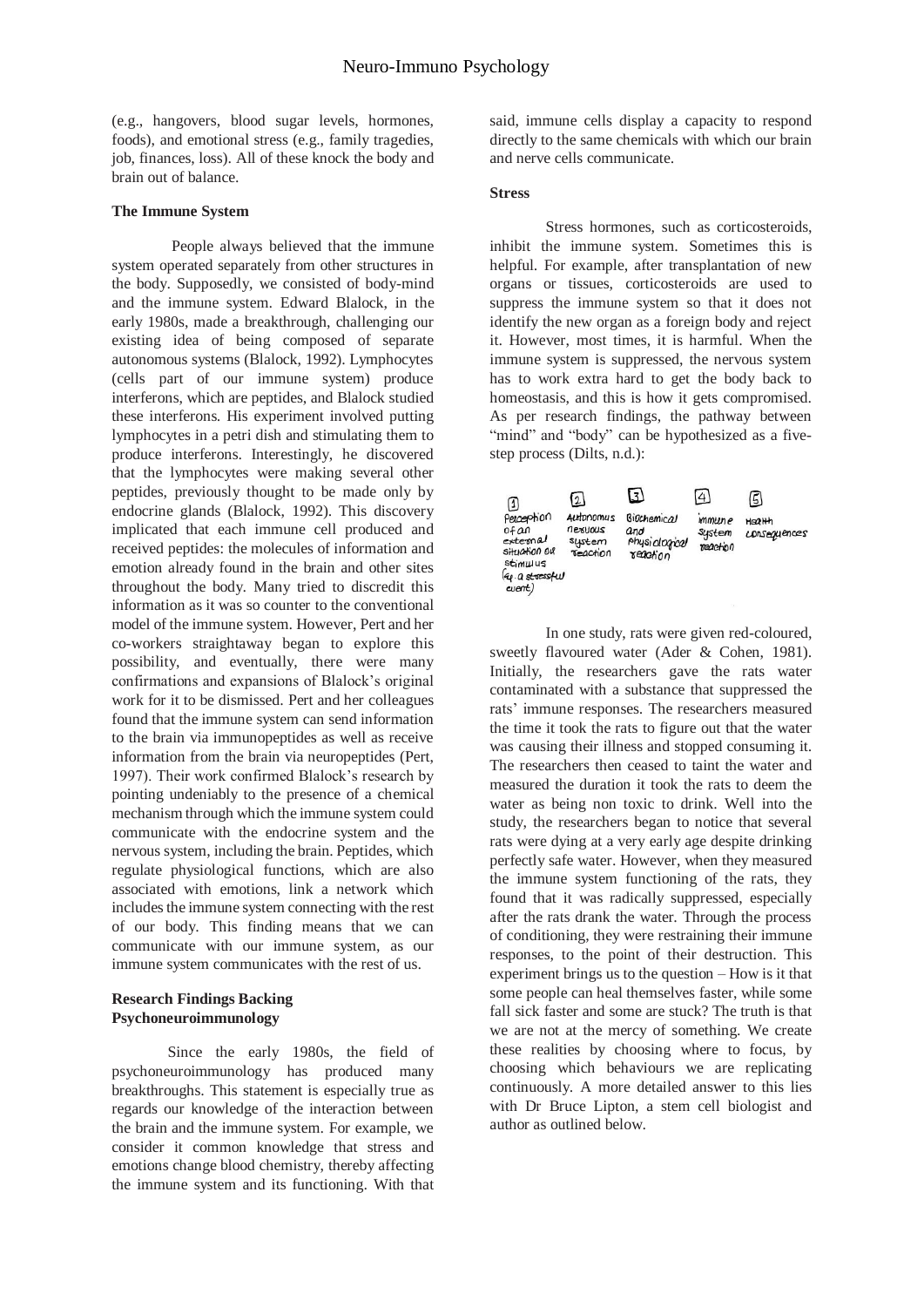#### **Genetic Activity**

People thought that genes were selfactualizing – genes could turn themselves on and off – until recently. Consequently, most people believe that their genes control their lives. Bruce Lipton's research introduces a radical new understanding of cell science. He found that we control our genome rather than being slaves to it (Lipton, 2005). It is now discerned that the environment, and more specifically, our perception of the environment directly controls our gene activity. This finding helps us understand why people can have spontaneous or radical remissions and recoveries from disabilities deemed permanent. This breakthrough forms the foundation in all healing because it recognizes that when we alter our perception or beliefs, we send entirely different messages to our cells, thereby reprogramming their expression. This new science is called epigenetics (Lipton, 2005). He eloquently speaks more about this in the documentary, "Heal" (Shomer, Morrisey, & Noonan, 2017). He says biological organisms adapt their biology to fit into an environment. An example quoted by him involved the liver cells. He said they should be adjusting to what is going on in the environment. However, the liver cell is not touching the environment, so, how does it happen? He says that it depends on the nervous system to send information about the environment to our internal body so that the cells can adjust accordingly. Consciousness is an interpretation, so our mind is interpreting the environment. If we change our perception, our mind, change our belief about life, we change the signals entering and altering the function of the cell. By our ability to change the environment, and to change our *perception* of the environment, we can control our genetic activity. We are not a victim of our heredity, but a master of our genetic activity.

#### **Emotions**

Gregg Braden, a five-time New York Times best-selling author and scientist, spoke of this connection (Shomer, Morrisey, & Noonan, 2017). He mentioned that when we have an emotion within our hearts, that emotion sends a signal to our brain. The quality of that signal determines what the brain does in response to the feeling. Take a cue from the heart to the brain that is a smooth series of waves: nice, even, coherent. The brain will match this level, even, organized chemistry, and it will release the chemistry that supports life in our body. This process determines how immune systems become strong; a super-immune response.



On the other hand, the stress chemistry – when we feel frustrated, angry, jealous, or are afraid, produces a signal that looks kind of like a "bad day on the stock market." A lot of chaotic, jagged, unorganized waves going from the heart to the brain. The brain receives those waves and matches this stress chemistry.



Along these lines, one research study (Pert, 1997) found many intriguing associations, such as one between cancer (wherein the immune system is unable to deal with potential cancer cells effectively) and the suppression of anger. They also found an association between susceptibility to heart attack and the overly aggressive personality; a relation between a high resistance to some viral infections and happiness. A particularly intriguing example given by Pert includes the speculation that we do not develop colds when we are eagerly anticipating something, such as skiing. This occurrence may happen because norepinephrine (an informational substance associated with a happy state of mind) blocks the receptors through which the rhinovirus (an infectious virus and a predominant cause of common colds) typically enters the cells. When we think about an unpleasant event from the past, it becomes a learned behaviour. The body is so used to that negative emotion that it becomes a trigger. Automatically, stress gets built up, which in turn compromises the nervous and immune systems.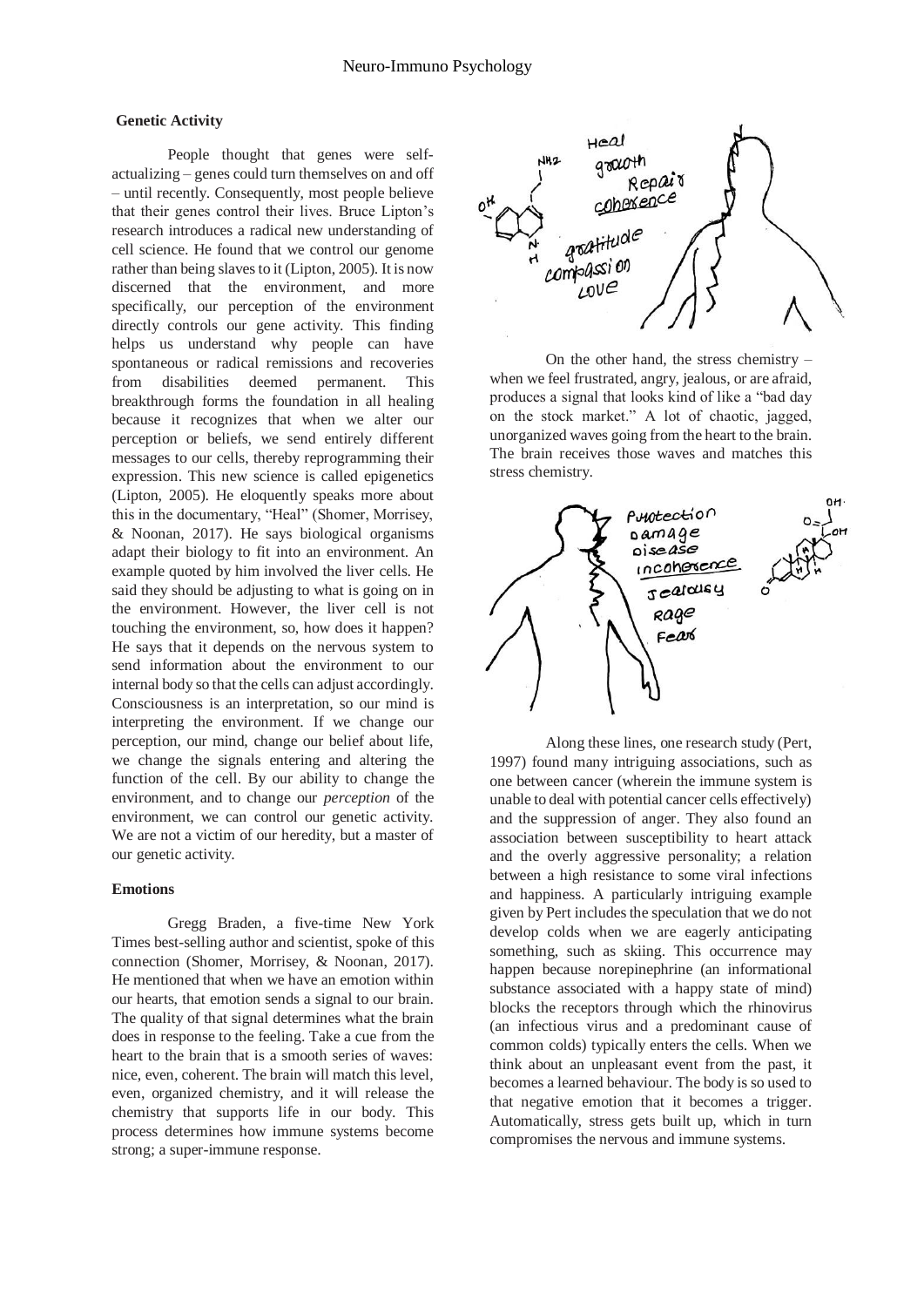#### **Language of NLP**

#### **1. Reframing**

Reframing helps a person to adapt. It allows a person to conserve energy for activities that matter, and to keep an illness/adversity from becoming their identity (Blake, 2002). Instead, they reframe the event as just something else going on in their life along with other things. It is a potent tool, especially concerning health issues. If one wants to change their reality, they need to think about what they are thinking (metacognitive skill). People often define their biology in the past. They tend to forget that their body is in the present, devoid of the stress. In the past, they compromised their body, their immune system. By thinking about it today, they bring past trauma to the present, creating their biology based on the past. Why not make our biology from the future point of view? Why not define themselves by the vision of the future? The path to the future is not through the emotions of the past but the learnings of the past. When we look at previous happenings, we need to separate the feelings from the wisdom and look ahead. The latest neuroscience research has shown that we can change the way our brain functions with a thought (Pert, 1997). In her book, Pert makes several associations between her research, her colleagues' research, and holistic practices. She identifies that memories, with the associated emotions, can be 'frozen' within particular muscular configurations. This finding supports methods such as healing massage and bioenergetics. Nodal points, where there are concentrations of specific peptides and peptide receptors, appear to correspond to the traditional acupuncture points used in Chinese medicine. Conscious breathing, the techniques employed by both the yogi and the woman in labour, is extremely powerful. She claims that comprehensive data is showing that alterations in the rate and depth of breathing produce changes in the amount and variety of peptides that are released from the brain stem, and vice versa (Pert, 1997). Emotions are viewed as the connection between our conscious, subjective experience, and the complex regulatory processes within the body, "the nexus between matter and mind, going back and forth between the two and influencing both." (Pert, 1997).

## **2. Coding experiences at logical levels**

We experience things differently. We perceive certain things as part of our environment, as our abilities, thoughts, beliefs, values, identity, or even, at a higher level, as our spiritual connectedness. The lower on this scale that the experiences are coded, the easier they are to handle.

When we start practising this, we understand that we begin to heal not despite the hurt, but in spite of such pain. When Hellen Keller was asked how she developed the braille despite being blind, she said that she created the braille because of her blindness. Dr Kelly Turner, PhD, a researcher, lecturer, and counsellor in the field of Integrative Oncology, mentioned an interesting thing in the documentary, "Heal" (Shomer, Morrisey, & Noonan, 2017). She said that if you perceive people are coming to help you and hold you and you perceive this outpouring of love, they are already helping you through your healing process. Because if you sense that love, as soon as you believe it, you have an oxytocin response. This oxytocin response is associated with increased natural killer cells, increased white cells, and even the immune response gets heightened.

#### **3. Associated and dissociated memories**

While practising NLP, when the practitioner assists the clients to dissociate from a traumatic memory and view it from the standpoint of a third-party observer, changes begin to take place (Blake, 2002). The said client may have been engaging in self-critical talks, and therefore kicking their immune system out of balance. This criticism begins to reshape hence bringing change to the perception of power and responsibility. For example, a client having just gotten out of a romantic relationship may be feeling guilty and blaming themselves for the failure of the relationship. By making them dissociate from the situation and look at it from the perception of a sympathetic friend might be able to appreciate their efforts and understand that the shortcomings of the relationship did not have anything to do with their personality. This kind of a change in view can affect long-standing emotional patterns, thereby altering the peptide patterns flowing through the body from unhealthy to health-enhancing. The practitioner helps the clients seek out memories of experiences wherein the client was happy, in good health, experiencing high levels of well-being. By assisting the clients in anchoring fully into these memories ("see what you were seeing, hear what you were hearing, and be in the memory"), the practitioner encourages the production of peptides that can restore patterns of well-being associated with that time (Blake, 2002). This process will help lower the blood pressure, reduce the blood sugar levels, and bring the client to homeostasis in the example mentioned.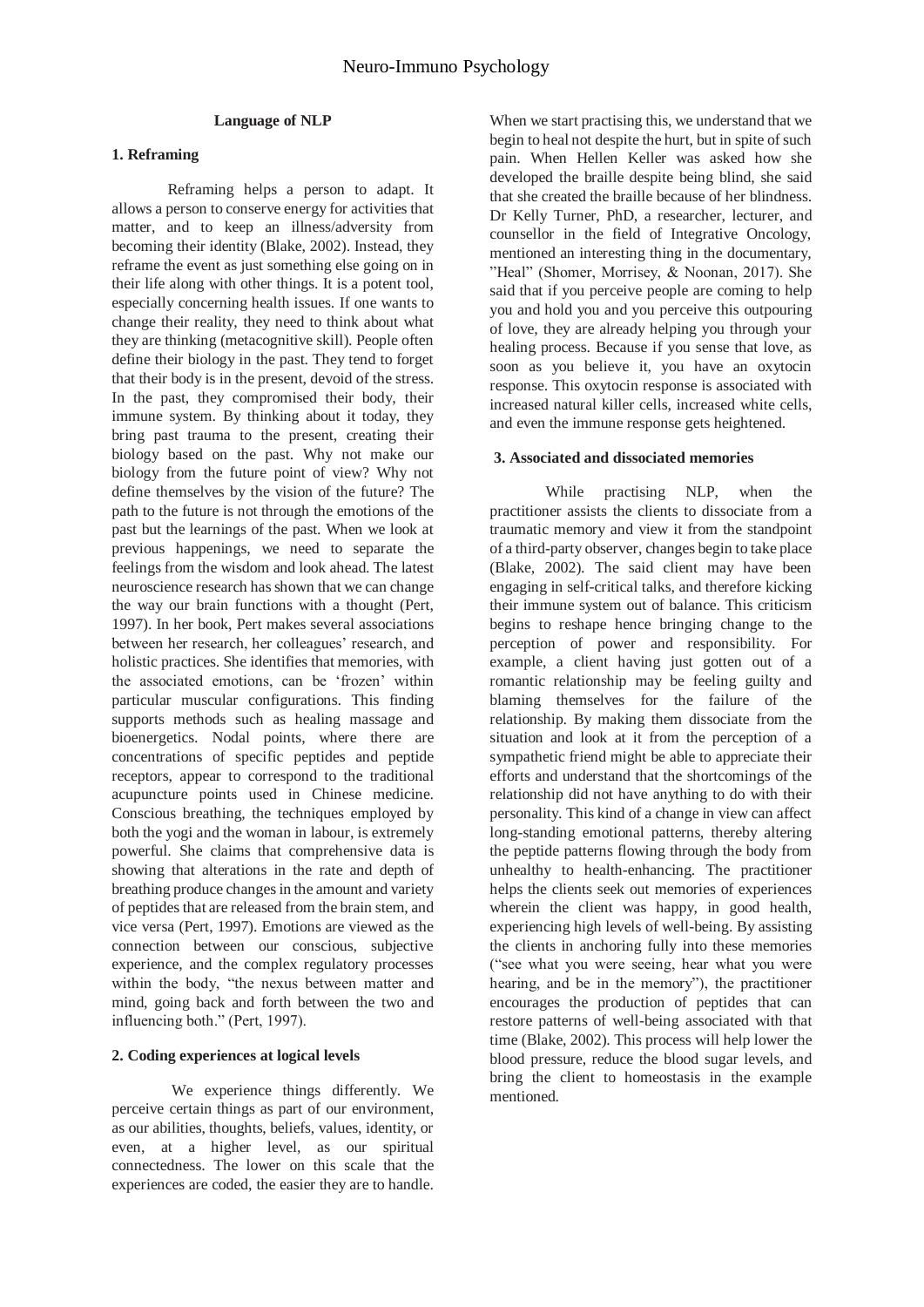## **4. Representational systems and their sub modalities**

We perceive the environment through our five senses – VAKOG, as well as the internal dialogue (Auditory digital or Ad). Each representational system has a submodality. Working with submodalities can also be helpful – clients can be asked to represent good health in some ways, such as, with a clear focus. They may be asked to make it life-sized, in realistic colour, as a threedimensional moving picture, complete with sounds of what they would be like in a state of well-being, projected into wherever they see the future. This process can help shape their entire system into a movement toward that way of being. When you let all five senses participate without competing beliefs, you learn to unwire and rewire habits. You need to unwire old emotions and their corresponding trigger response. This involves forgetting memories of emotions stored in the body and recondition the body to new behaviours. That is how you pull out energy from past trauma and invest it in the future. When you successfully do this, you can look at past trauma and say, "Ah! I have learnt from that, I don't get the same old feelings and I am beginning to change that behaviour." Because what has happened has happened, what you had is gone, so the least you can do is take back the energy and emotions. This thought process will help you invest in the immune system better.

#### **5. Shifting the tonality of our internal dialogue**

We often have a self-critical internal dialogue. The usually suggested way of counteracting these is with affirmations. However, affirmations mostly don't work because we don't believe them! We bring in the emotions of our past. On the other hand, we believe the negative self-talk because we have heard them so often. When we keep these negative self-talks but start to play with their tonality, interesting things unravel. Try it now. Take a negative thought and say it out loud. Now say it softly, in a screechy tone, and make it fade in and out until it disappears, and maybe say it dramatically like opera singers. You would notice that this exercise would render the words meaningless and perhaps even ridiculous but would put a smile on our face.



Generally, if you ask yourself or your clients to notice the feelings after singing this jingle, it is common for a reply such as, "but every little cell in my body is not okay. My hair is falling, my head hurts, and I have a backache. So, every cell is not okay." It is essential to understand that contradicting ideas can exist together. Yes, it is okay that all the cells are not working fine. For one to be true, the other need not be false.

When we hold two conflicting ideas together, we discover that there lies beauty in between. Keeping honesty with optimism, holding the brutal truth with the dream is nothing but bravery. When reality meets fantasy, creation and execution take place. It is important to note that the jingle is not about the words as much as it is about the rhythm and the action. Here, you involve three modalities. Imagine if you can apply all five senses at the same time. That is how you create magic.

Affirmations are vital as they are words or language, which can create emotions, which in turn make hormones. Even though words can elicit feelings, the latter is more important to pay attention to as they are the language of the body, while words are the language of the thought.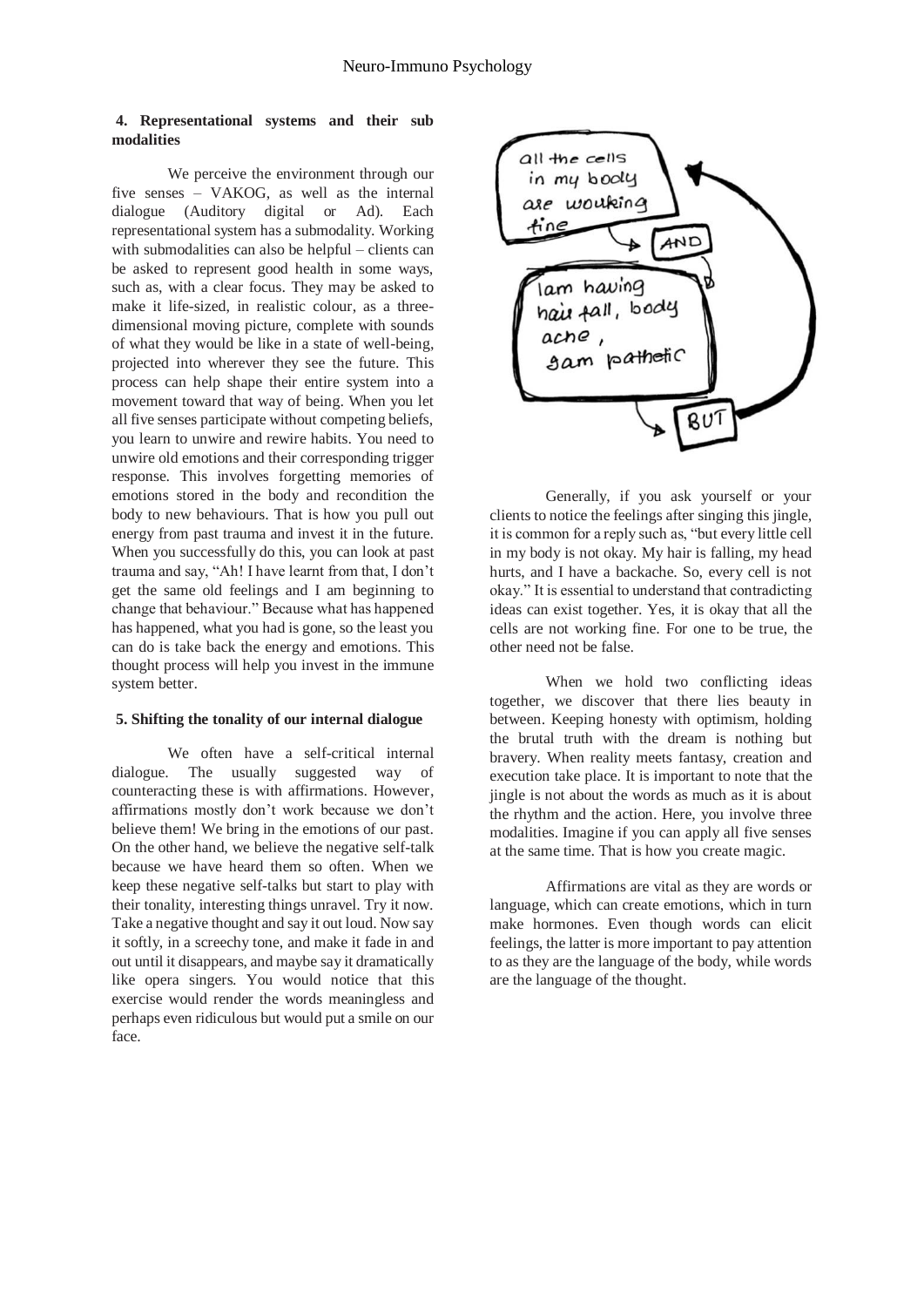

**6. Pessimism and Optimism**

These two states of mind affect our health. Joseph O'Connor and McDermott have outlined the pessimism and optimism strategies in their book NLP and Health (O'Connor & Dermott, 1996). The pessimist takes a worthy and successful experience and views it as a rare accident for which the individual cannot take credit. He/she takes a bad experience and

a) Generalizes it ("this is what life is like"),

b) Internalizes it thereby blaming themselves ("this happened to me because of who I am")

c) Globalizes it ("this is the kind of thing that always happens to me").

On the other hand, an optimist views bad experiences as one-offs or isolated events caused mostly by external factors, and something from which they can learn. They believe that the universe around us is mostly a kind place; when they are successful, they see it as a result of their personality, and thus, can take credit for it.

Both good and bad things happen to everyone around us, including ourselves. It is imperative to keep in mind that there are factors within our control, while some are not. Whether we choose to view our world as an optimist or a pessimist is within our control, which in turn has an impact on how we move through life, and this consequently affects our mood-peptides-immune system.

NLP is about structure. Although prayers are critical, it is also vital to act as though your prayers have been answered. It is the trick to know that your prayers have been answered. If you are willing to fire the right optimism, the right thought, then you elicit the right feeling. This feeling evokes the right hormones, which in turn releases a more powerful army, the defence system of our body; the t-cells from the thymus and B cells from the bone marrow. This release of cells improves your stamina, core strength, inner strength, agility, and even flexibility. The future is not created yet, so one can work on making the future where they belong by focusing on every little cell – it is a conscious effort. Viktor Frankl, for example, did this for six years. He took the bowl of water with fish on top and said, "I am not going to give it my judgement, my condemnation, whereas I am going to provide it with my gratitude. He started viewing his world through this gratitude. It was a lie, but sometimes lies need to be told because they elicit a good feeling, like fairytales and Santa Claus.

# **Techniques of NLP**

NLP has developed several techniques based on the discoveries of psychoneuroimmunology. The Allergy Process developed by Robert Dilts, for example, uses the disassociation and finding disputing examples to help change the response of the autonomic nervous system to allergy-triggering stimuli (Dilts, n.d.). This technique is found to recondition the immune response to the allergen.

Other NLP methods that influence the immune system include using visualization, submodalities, and affirmations for healing to ascertain a positive 'response expectancy'. Dr David Hamilton, PhD, an organic chemist, gave an example in the documentary, "Heal" about visualization as a part of healing (Shomer, Morrisey, & Noonan, 2017). He mentioned that the underlying mechanism of the visualization process is that people take an internal picture of illness and convert it into an inner image of wellness. They do this over and over again. To quote the examples given by Dr David Hamilton: imagine a person getting chemotherapy. They imagine the chemo drugs as little piranha fish nibbling at the tumour. In their mind's eye, what they see is their tumour getting smaller and smaller until it is gone. Similarly, people in radiotherapy imagine the radiation like bolts of lightning going at the tumour, and the tumour getting smaller and smaller until it is vanquished.

NLP techniques such as Future Pacing, the New Behavior Generator, the Submodality Swish, Logical Level Alignment, and the Belief Installation Procedure help to increase outcome expectancy, and condition appropriate immune system reactions (Dilts, Halbom, & Smith, 1990). These techniques function by aiding people to build a more prosperous, multi-sensory internal map of future actions and preferred states.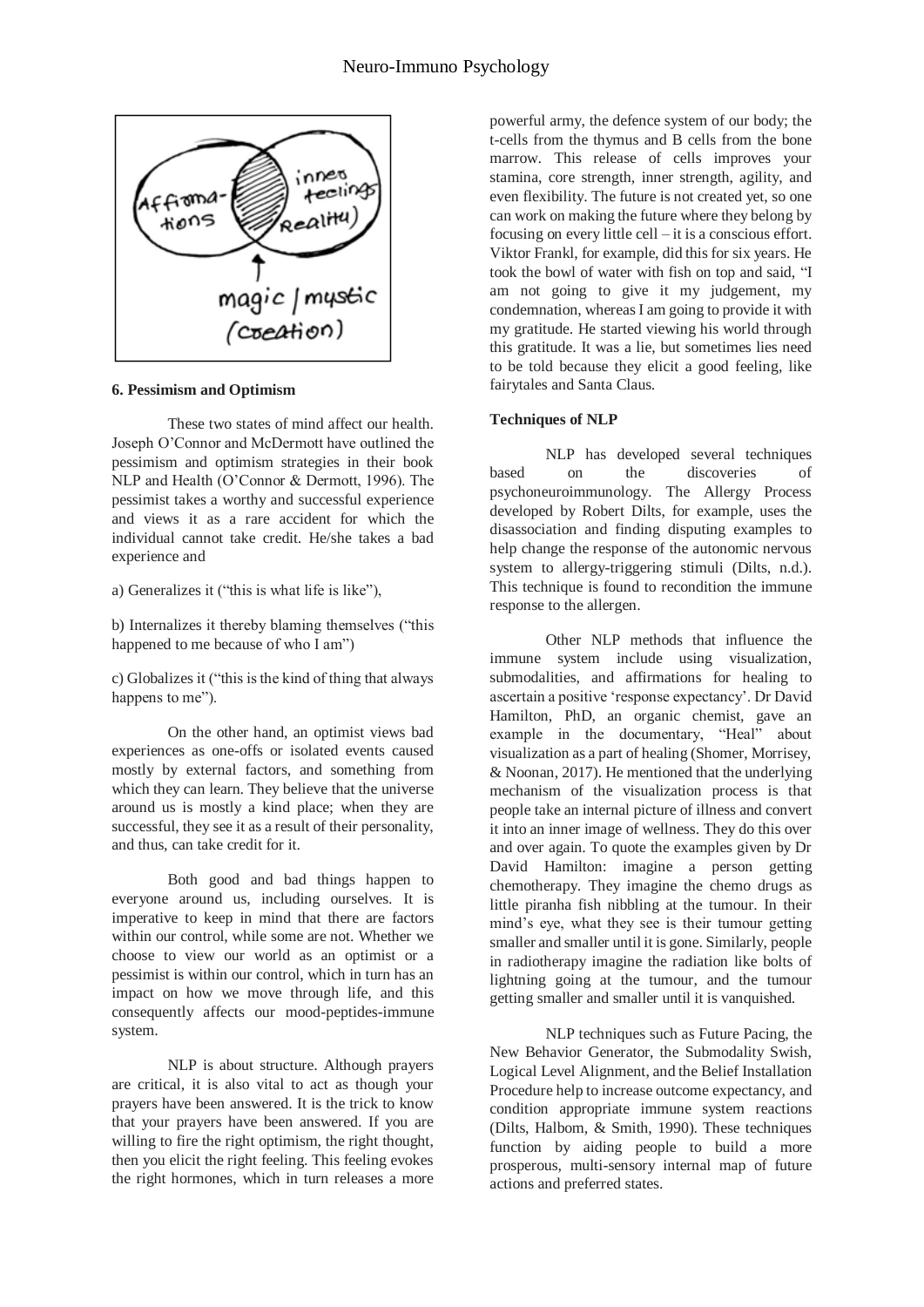Other NLP techniques help people to alter restrictive beliefs that suppress the immune system by creating stressful states or by producing "negative response expectancy" (similar to the rats that drank the red-coloured, sweet-flavoured water). Techniques such as Conflict Integration, Reimprinting, the Belief Change Cycle, Belief Outframing and Sleight of Mouth are all examples of processes which can influence immune system functioning by altering or updating beliefs (Dilts, Hlbom, & Smith, 1990).

#### **Examples of Self-Healing**

#### **1.Milton H. Erickson**



*"I am very confident. I look confident. I act confident. I speak in a confident way.."*

At the age of 17, Milton Erickson contracted polio and became severely paralyzed. Doctors were expecting the worst, and his mother was informed that he would not wake up the next morning. To everybody's surprise and what was deemed a miracle, Erickson made it the next day before slipping into a coma for three days.

Over time, however, his body began to heal. He regained the ability to speak and move his arms. He also developed the ability to walk with a cane (Hetelekides, 2018). He overcame this overwhelming physical adversity while lying in bed, by focusing on what he called "body memories."

Seemingly, by directing his conscious attention on these pseudo-subconscious memories of motor movements, Dr Erickson was able to almost entirely rebuild deliberate control to body parts (Hetelekides, 2018). Whether or not he knew why the cognitive act of concentrating on these "body memories" was helping him recover, it is importantly immaterial to his recuperation. However, for epistemological purposes, this information would help understand the underlying mechanisms at work in such a process.

We could relate this to Dr Bruce Lipton's work. Within our bodies at this very moment, there are billions of stem cells, embryonic cells intended to repair or replace damaged tissues and organs (Lipton, 2005). However, the activity and fate of these regenerative cells are epigenetically controlled. In other words, they are deeply influenced by our thoughts and perceptions about the environment. Hence, our beliefs about ageing can either interfere with or enhance stem cell function, causing our physiological regeneration or decline.

As opposed to Darwin's theory which emphasized competition and struggle, cooperation, and community, are the underlying principles of evolution, as well as the underlying principles of cell biology. The human body represents the cooperative effort of a community of fifty-trillion single cells. A community, by definition, is an organization of individuals committed to supporting a shared vision.

#### **2. Joe Dispenza**

Joe Dispenza met with an accident during a triathlon event, experiencing severe damage to his spinal vertebrae along with a host of neurological symptoms including severe pain, numbness, loss of sensation in his legs, and the like (Dispenza, 2014). His orthopedic surgeon conveyed to him that his only option was a major surgery, which involved transplantation of the Harrington rod. The surgeon also told him that with the surgery, he would have a slight chance to walk again, will experience some disability, and will have chronic pain for the rest of his life. Without the surgery, however, he would remain paralyzed forever. Dr Dispenza decided to go against the medical recommendation.

He believed that there's an intelligence, an invisible consciousness, within each of us that's the giver of life. At the time, he reasoned that if this intelligence existed and if it willfully, mindfully, and lovingly had such extraordinary abilities, maybe he could take his attention off his external environment and instead go within and connect with his internal environment. He decided on two things. First, every day he would put all his conscious attention on this intelligence within him and give it a plan with detailed orders. Then he would surrender his healing to this intelligence which he perceived has unlimited power. Second, he would not let any unpleasant thought slip by his awareness.